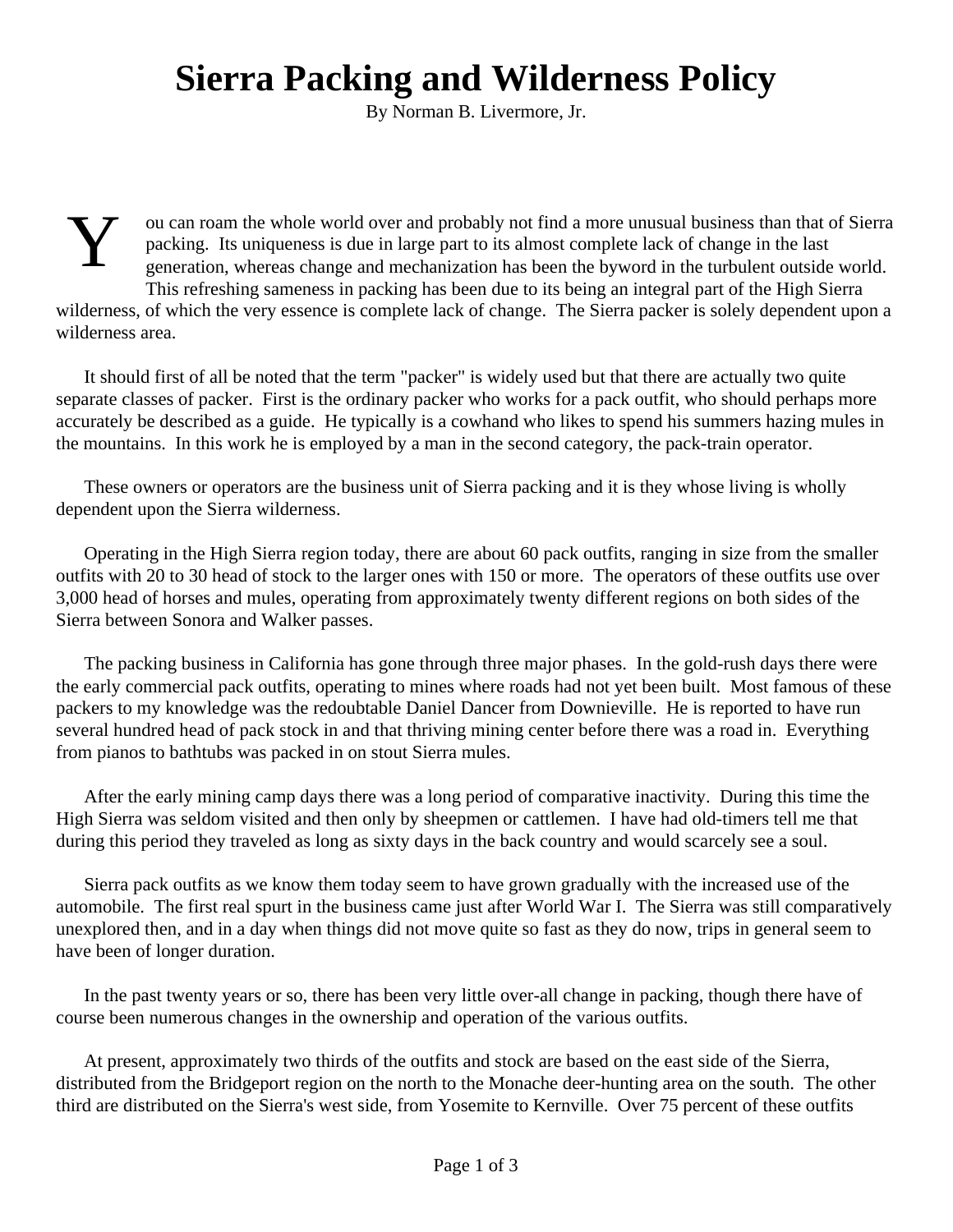belong to the High Sierra Packers' Association. This organization has been instrumental in helping improve packers' methods and equipment, in cooperating with Forest and Park Services in matters of mutual interest, and in helping packers through an organization to do all they can to preserve the High Sierra wilderness areas.

It is of considerable importance to analyze what wilderness problems, both present and future, are of particular concern to packers, and therefore should be of equal concern to present and future wilderness administrators.

First and most constant of threats is the possibility of new road construction such as now faces the San Gorgonio area. Several years ago this threat seemed to be more acute in the High Sierra area than it is at present, but the danger is nevertheless persistent. With the large population growth in the San Joaquin Valley, increasing pressure for more roads is bound to occur, and there are several danger spots packers are constantly watching.

Another increasingly difficult problem is that of obtaining feed for saddle and pack animals. From the packer's point of view, this is not entirely the problem of the diminishing wilderness area feed, which on the whole has been well regulated by public officials, but is also the difficulty of obtaining sufficient feed in the foothill areas for winter grazing. Owing to the comparatively seasonal nature of their business, practically no packers have been able to afford the investment required to supply them with year-round feed. In present days of high prices and competition with cattlemen, this is even more critical than it has been in the past. For proper wilderness use, the time may already be upon us when the total number of pack stock operating into given High Sierra wilderness districts should be limited arbitrarily. This would have the double advantage of limiting overuse in certain Sierra wilderness areas and at the same time might ease somewhat the increasing costliness of winter foothill feed.

Another serious problem not generally recognized by Sierra Club members is the acute curtailment of deerhunting territory that resulted from the establishment of Kings Canyon National Park. This eliminated a substantial volume of the business of several packers operating in that are and has, in my opinion and that of many others, concentrated hunting too great an extent in areas just outside of park boundaries.

Another problem that is of increasing concern to packers is that of dirty camps in the high country. In the summer of 1946 the High Sierra Packers' Association, in cooperation with the Sierra Club, inaugurated a program for camp cleanup in certain areas, and it is hoped such a program will continue.

A less imminent threat but one that is nevertheless worrisome to many packers is the increased prevalence of backpacking parties who do not use stock. While this is perhaps a misapprehension on the part of these packers, their concern can nevertheless be understood, since they derive no income with which to maintain their business from strictly backpacking parties.

Also less imminent, but a cloud on the horizon that steadily is loom larger, is the threat of air traffic. Although it appears unlikely that conventional airplanes can ever land and take off successfully in the rugged High Sierra terrain, this is not true of helicopters. They are already being manufactured with service ceiling up to 11,000 feet, and it seems to be a but matter of time before their altitude performance is increased and their cost decreased. In the absence of preventative wilderness administration policy the coming of the helicopter would of course be the death knell of all Sierra packing.